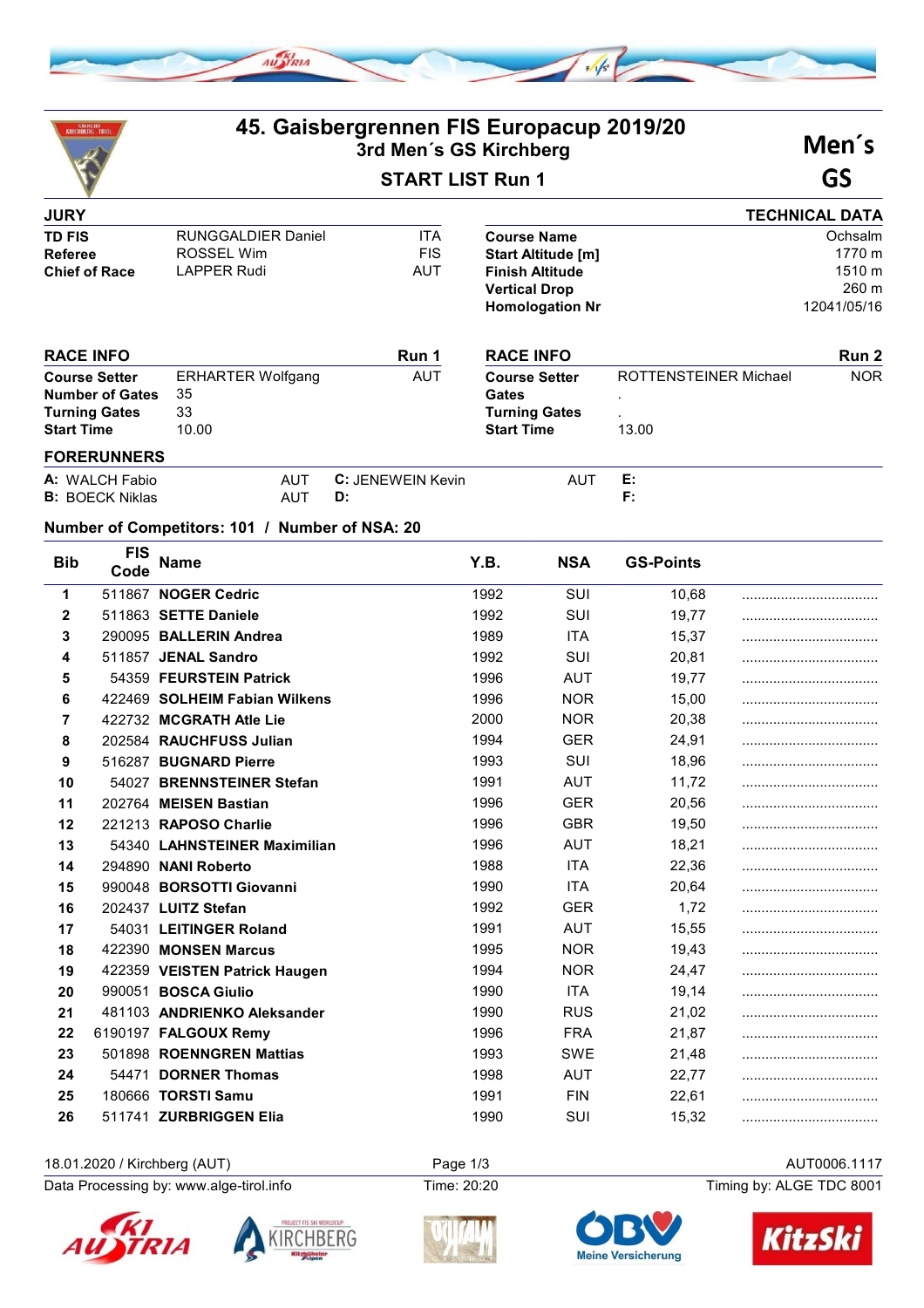

45. Gaisbergrennen FIS Europacup 2019/20 START LIST Run 1 3rd Men's GS Kirchberg

| <b>Bib</b> | <b>FIS</b><br>Code | <b>Name</b>                    | Y.B. | <b>NSA</b> | <b>GS-Points</b> |  |
|------------|--------------------|--------------------------------|------|------------|------------------|--|
| 27         |                    | 180732 NIEMELA Arttu           | 1994 | <b>FIN</b> | 22,61            |  |
| 28         |                    | 6291028 SORIO Daniele          | 1994 | <b>ITA</b> | 20,27            |  |
| 29         |                    | 6292556 ZUCCARINI Giulio       | 1997 | <b>ITA</b> | 27,20            |  |
| 30         |                    | 54104 WALCH Magnus             | 1992 | <b>AUT</b> | 17,36            |  |
| 31         |                    | 491876 PUENTE TASIAS Alejandro | 1994 | <b>ESP</b> | 32,74            |  |
| 32         |                    | 303097 ISHII Tomoya            | 1989 | <b>JPN</b> | 23,91            |  |
| 33         |                    | 400237 MEINERS Maarten         | 1992 | <b>NED</b> | 17,62            |  |
| 34         |                    | 60261 MAES Sam                 | 1998 | <b>BEL</b> | 11,88            |  |
| 35         |                    | 54252 RASCHNER Dominik         | 1994 | <b>AUT</b> | 12,22            |  |
| 36         |                    | 422318 ROEISLAND Max           | 1994 | <b>NOR</b> | 19,13            |  |
| 37         |                    | 502433 HANSSON William         | 2001 | SWE        | 19,44            |  |
| 38         |                    | 6300451 KATO Seigo             | 1998 | <b>JPN</b> | 20,45            |  |
| 39         |                    | 512274 BISSIG Semyel           | 1998 | SUI        | 20,67            |  |
| 40         |                    | 6290062 BARUFFALDI Stefano     | 1992 | <b>ITA</b> | 20,72            |  |
| 41         |                    | 700879 ZAMPA Andreas           | 1993 | <b>SVK</b> | 20,73            |  |
| 42         |                    | 104539 SEGER Riley             | 1997 | CAN        | 20,75            |  |
| 43         |                    | 512116 GUT lan                 | 1995 | LIE        | 21,67            |  |
| 44         |                    | 512120 VON GRUENIGEN Noel      | 1995 | SUI        | 22,24            |  |
| 45         |                    | 512234 FISCHBACHER Marco       | 1997 | SUI        | 22,65            |  |
| 46         |                    | 202829 GRATZ Fabian            | 1997 | <b>GER</b> | 22,90            |  |
| 47         |                    | 422444 WINDINGSTAD Tobias      | 1995 | <b>SWE</b> | 23,31            |  |
| 48         |                    | 54368 BORGNAES Christian       | 1996 | <b>AUT</b> | 23,40            |  |
| 49         |                    | 60236 VAN DEN BROECKE Dries    | 1995 | <b>BEL</b> | 23,49            |  |
| 50         |                    | 481730 KUZNETSOV Ivan          | 1996 | <b>RUS</b> | 23,73            |  |
| 51         |                    | 104697 WALLACE Liam            | 1999 | CAN        | 24,91            |  |
| 52         |                    | 20398 VERDU Joan               | 1995 | <b>AND</b> | 25,29            |  |
| 53         |                    | 6291374 HOFER Alex             | 1994 | <b>ITA</b> | 25,33            |  |
| 54         |                    | 54438 PLOIER Andreas           | 1997 | <b>AUT</b> | 25,57            |  |
| 55         |                    | 492192 ORTEGA Albert           | 1998 | <b>ESP</b> | 25,59            |  |
| 56         |                    | 6293252 KASTLUNGER Tobias      | 1999 | <b>ITA</b> | 25,80            |  |
| 57         |                    | 40577 LAIDLAW Harry            | 1996 | <b>AUS</b> | 26,14            |  |
| 58         |                    | 6190329 GUILLOT Victor         | 1996 | <b>FRA</b> | 26,19            |  |
| 59         |                    | 6190628 ANGUENOT Leo           | 1998 | <b>FRA</b> | 26,27            |  |
| 60         |                    | 6532116 KRUPKA Jimmy           | 1998 | <b>USA</b> | 26,44            |  |
| 61         |                    | 6532354 GILE Bridger           | 1999 | <b>USA</b> | 26,57            |  |
| 62         |                    | 6531963 STEFFEY George         | 1997 | <b>USA</b> | 26,58            |  |
| 63         |                    | 422722 KINDEM Kaspar           | 2000 | <b>NOR</b> | 26,78            |  |
| 64         |                    | 54445 HAASER Raphael           | 1997 | <b>AUT</b> | 26,95            |  |
| 65         |                    | 104710 JORDAN Asher            | 1999 | CAN        | 27,01            |  |
| 66         |                    | 202765 NORYS Frederik          | 1996 | <b>GER</b> | 27,07            |  |
| 67         |                    | 6190079 ALLIOT LUGAZ Baptiste  | 1995 | <b>FRA</b> | 27,44            |  |
| 68         |                    | 502298 HEDSTROEM Tobias        | 1998 | SWE        | 27,72            |  |